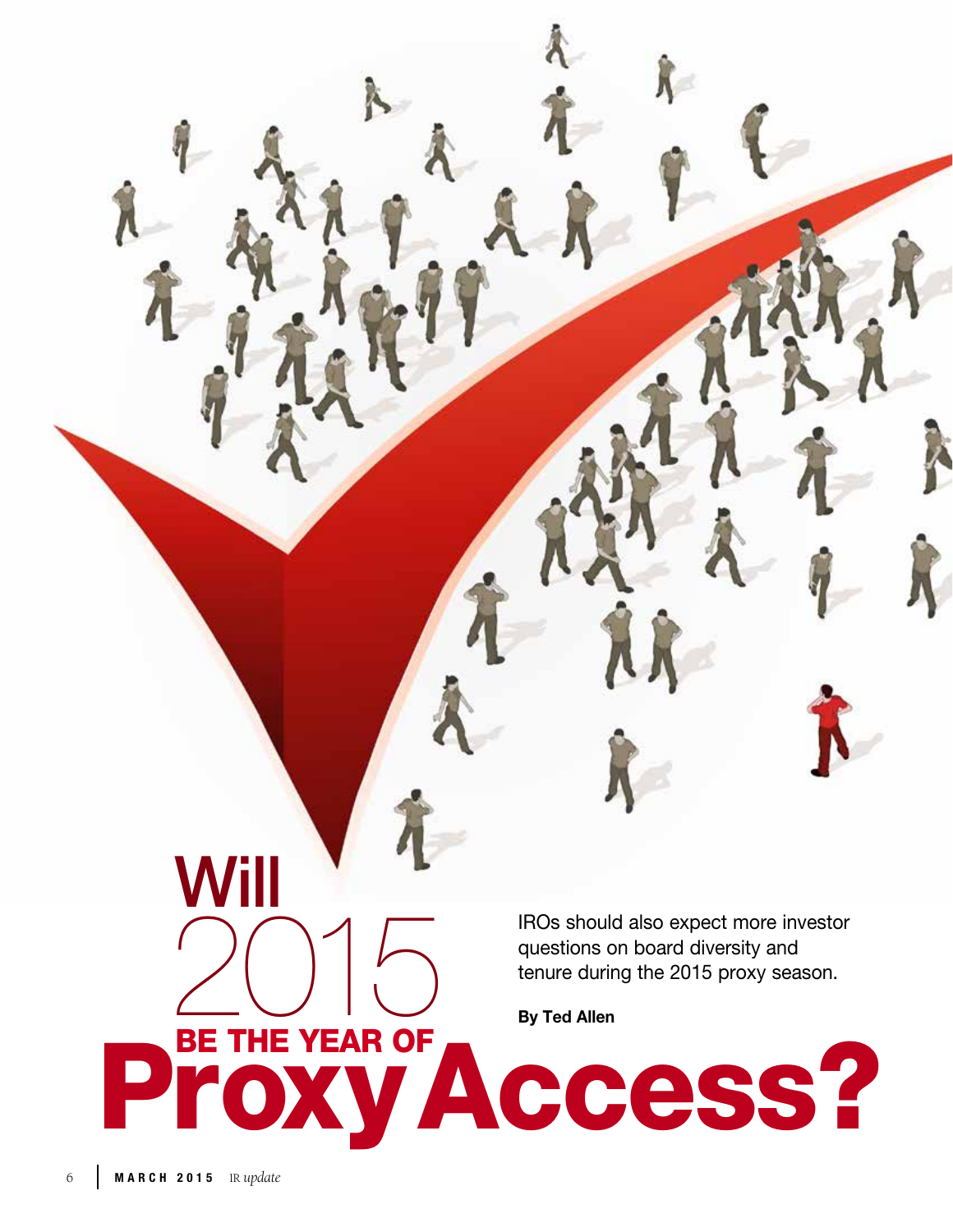# 2015 may be remembered as the year that proxy access finally arrived.

This year, proxy access is a frontburner issue, along with board composition and perennial issues such as executive compensation, corporate political spending, and independent board chairs, according to Francis Byrd, author of the corporate governance blog "ByrdSpeaks," who has overseen governance issues for TIAA-CREF and Connecticut's state pension system. "Proxy access is important for a large proportion of the institutional investor community," he notes, "not just in the United States, but also Europe."

Currently, the corporate laws of Delaware and most U.S. states permit shareholders to nominate dissident board slates and distribute their own proxy materials, a costly process that is typically used only by hedge funds and other well-financed activists. However, public pension funds, labor investors, and other governance advocates have argued since the 1980s that investors should have a less expensive way to get alternative board candidates onto corporate ballots.

After years of debate and hundreds of comment letters, the Securities and Exchange Commission adopted a marketwide proxy access rule in 2010 that would have required investor groups to collectively hold at least a 3 percent stake for three years, and capped access nominees at 25 percent of the total board. That mandate (Rule 14a-11) was challenged by corporate groups and struck down by a federal appeals court in 2011.

Corporate advocates did not challenge a separate SEC rule change that permitted shareholders to file company-specific access resolutions. Over the past three proxy seasons, most activists have carefully targeted

their access proposals, selecting only a few high-profile companies each year that had lagging performance, accounting issues, frequent CEO turnover, and/or investor complaints over executive pay. Most of these targeted proposals have done well, often winning a majority of votes cast, and prompting several companies to adopt access bylaws based on Rule 14a-11.

However, New York City Comptroller Scott Stringer amplified the debate over proxy access when he announced in November that the city's employee pension funds had filed proposals at 75 companies. According to his website, the targets of Stringer's "Boardroom Accountability Project" include: "33 carbon-intensive coal, oil and gas, and utility companies; 24 companies with few or no women directors, and little or no apparent racial or ethnic diversity; and 25 companies that received significant opposition to their 2014 advisory vote on executive compensation."

The New York City resolutions ask companies to adopt access bylaws based on the overturned Rule 14a-11. In addition, the California Public Employees' Retirement System, several other public funds, and individual activists have filed another 15 proposals.

In response, some of the targeted companies filed requests with the SEC that ask the agency staff to agree to take "no action" if the company excludes the resolution from its proxy statement. At least 22 issuers argued for omission under SEC Rule 14a-8(i)(9) on the grounds that the shareholder measure would conflict with a planned management proposal that would impose stricter ownership requirements.

In early December, Whole Foods Market obtained permission from the SEC staff to omit a proxy access resolution filed by retail activist James McRitchie. The staff decision prompted outrage among governance advocates, who complained that Whole Foods' planned management proposal (which would have required a single investor to hold a 9 percent stake for at least five years) would make access impossible, because there are no current investors who could meet that threshold. Whole Foods later reduced that ownership percentage to 5 percent when it filed its proxy statement. Most other companies have proposed bylaws with five-year and 5 percent requirements and various limits on investor groups.

## SEC Reversal

McRitchie appealed the staff ruling, while the Council of Institutional Investors sent letters to the SEC and companies to express concern. In a surprising move in mid-January, Chair Mary Jo White directed the SEC staff to undertake a review of Rule 14a-8(i)(9) and to "express no views" on omission requests under that rule during the 2015 proxy season. Consequently, companies face legal uncertainty because they can no longer rely on the protection of a favorable SEC noaction ruling if they are sued for excluding a shareholder proposal.

The SEC review is not limited to proxy access and would apply to corporate requests under Rule 14a-8(i)(9) to exclude investor resolutions seeking special meeting rights and other governance changes. According to the law firm of Gibson Dunn & Crutcher, 49 companies have filed such requests this season.

Based on memos issued by various law firms after the SEC's suspension of Rule 14a-8(i)(9), these companies appear to have five options: 1) persuade the SEC staff that the shareholder proposal should be omitted on technical grounds, such as insufficient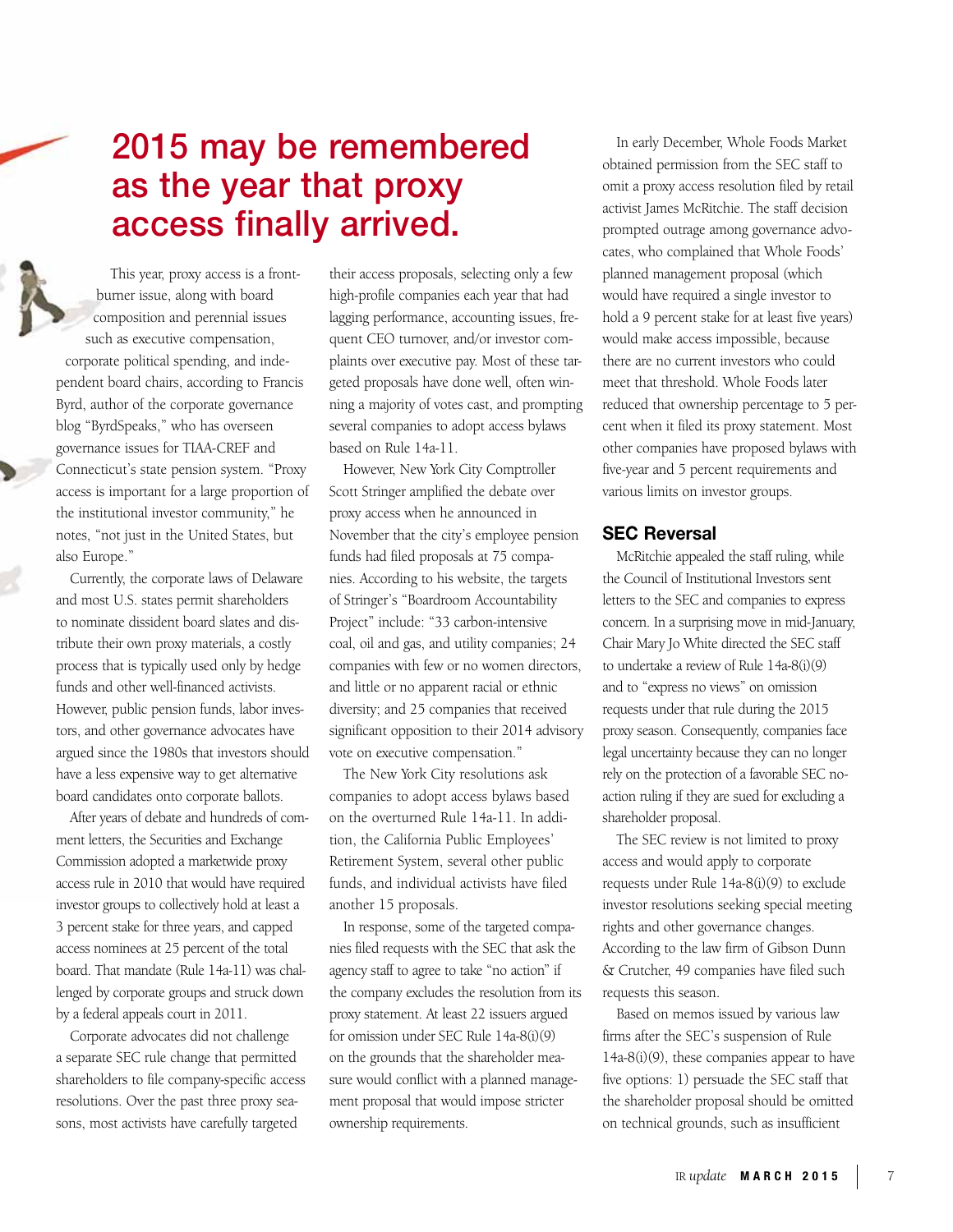proof of ownership; 2) ask a federal judge to rule that the shareholder proposal can be excluded; 3) omit the investor proposal without obtaining a federal court order; 4) put the two competing proposals in the proxy statement, which may confuse investors; or 5) drop the management proposal and put the shareholder measure on the ballot and then oppose it.

"I doubt that companies would want to put both the shareholder resolution and a management resolution on the ballot since that would create confusion," observes Shirley Westcott, a senior vice president at Alliance Advisors, a proxy solicitor. "I suspect that many companies will just leave the shareholder resolution on the ballot and fight it, figuring they'll deal with the issue next year when there is more clarity from the SEC."

Companies that opt to exclude proxy access proposals without the blessing of the SEC or a federal court may face a backlash from activists and proxy advisory firms. According to the *New York Times*, Stringer plans to oppose directors at companies that omit access resolutions. McRitchie has urged proxy advisors and institutions to take a similar stand.

In 2011, the board of San Antoniobased Kinetic Concepts (KCI) received a negative proxy advisor recommendation after omitting a retail activist's board declassification proposal. KCI argued that the investor had provided insufficient evidence of ownership.

Although the SEC denied the company's "no action" request, KCI relied on a federal court order obtained by another Texas company to exclude a proposal from that same investor on the same basis, but did not seek its own court order. KCI later reversed course and said it would declassify its board.

As of the publication deadline for this article, it was not known how most companies would respond to the SEC's action, but it appears likely that IROs will see a record

number of proxy access proposals on corporate ballots this spring.

The SEC's action "really makes proxy access the story of this year," notes Andrew Letts, a partner with CamberView Partners, a corporate governance advisory firm. "It's become the biggest issue out there."

#### Engaging on Proxy Access

Westcott doesn't expect that the New York City access proposals will fare as well at companies that were targeted simply because of climate change or board diversity concerns. "Most institutional investors want to see proxy access only at companies with serious board accountability problems, a failed Say-on-Pay vote, or poor financial performance," she points out.

"With any proposal, it can be hard to tell whether investors will support it or not," notes Theresa Molloy, director of governance and shareholder services at Prudential Financial. "It depends on the company's history and how responsive the company has been to shareholders' views in the past.

"If a company receives a proposal, it would be a good idea to review the company's overall shareholder base and evaluate the likelihood, in the context of the particular circumstances at the company, that the proposal would prevail if taken to a shareholder vote."

Westcott expects that many shareholders would be receptive to management proxy access proposals that seek stricter ownership rules than the Rule 14a-11 standard (3 percent for three years) requested by activists, "Most institutional investors don't want to see access abused," she says. Westcott also expects that proxy advisors would support management proposals with greater hurdles after concluding that "some access is better than none."

However, Byrd advises companies to be careful and not propose access bylaws with ownership rules (such as 10 percent or a

10-year holding period) that activists would view as excessively onerous. "If you start with an outrageous number, you are waving a red flag in front of a bull," Byrd says, observing that such a move could put the company "under the microscope" of other activists in 2016.

"You should talk to your institutional investors to get their feelings on proxy access," he advises, noting that some large investors may accept a compromise (such as a 5 percent stake for three years).

## Board Diversity and Tenure

Another issue that is attracting more attention from investors is board "refreshment," which includes concerns over diversity, tenure, and skills. The California State Teachers' Retirement System and other activists have called on U.S. companies to boost gender diversity.

Currently, 19.2 percent of U.S. board seats are held by women, according to Catalyst, an advocacy group that is seeking more female directors. These activists point to the growing number of European nations, several of which have adopted mandatory gender quotas, such as 30 percent (Germany) or 40 percent (France, Norway, and Spain).

Byrd recalls that many activists expected to see a wave of board retirements after the global financial crisis, but that hasn't really happened. "Companies have moved very slowly, and there is a great deal of frustration among women and people of color who feel they are qualified for board service," he observes.

Investors also are paying closer attention to board tenure. While it appears unlikely that U.S. activists will embrace specific limits for independent directors (such as nine years in the United Kingdom, or 12 years in continental Europe), IROs should expect more questions about board tenure. In 2014, State Street Global Advisors adopted a new voting policy on